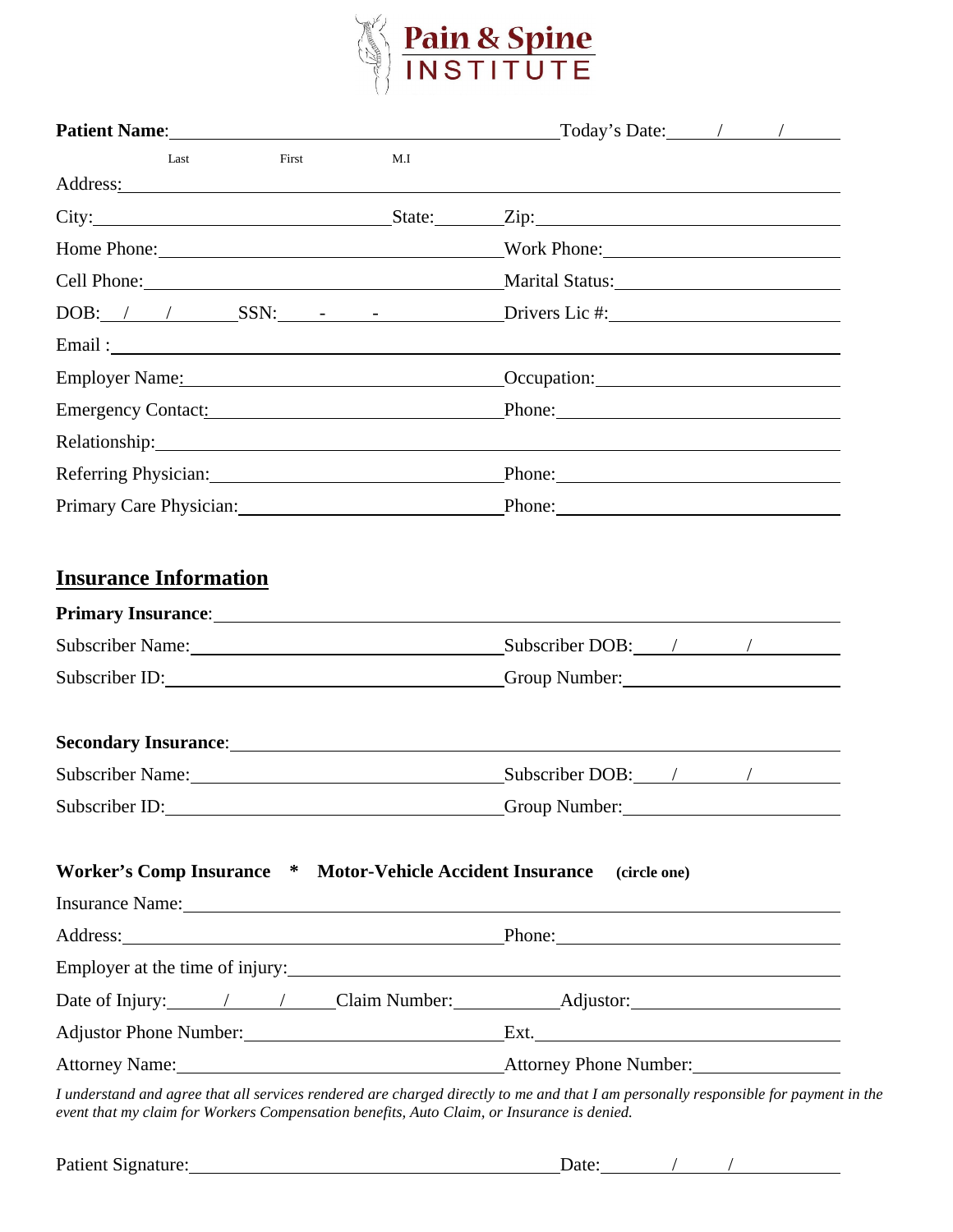

#### **CONSENT FOR THE USE AND DISCLOSURE OF HEALTH INFORMATION FOR TREATMENT, PAYMENT OR HEALTHCARE OPERATIONS ACCORDING TO HIPPA LAWS**

I, \_\_\_\_\_\_\_\_\_\_\_\_\_\_\_\_\_\_\_\_\_\_\_\_\_\_\_\_\_\_\_\_\_\_, understand that as part of my health care, Pain and Spine Institute originates and maintains paper and/or electronic records describing my health history, symptoms, examination and test results, diagnoses, treatment and any plans for future care or treatment. I understand that this information serves as:

- A basis for planning my care and treatment
- A means of communication among the many health professionals who contribute to my care
- A source of information for applying my diagnosis and surgical information to my bill
- A means by which a third-party payer can verify that services billed were actually provided
- A tool for routine healthcare operations such as assessing quality and reviewing the competence of healthcare professionals.
- . It is the policy of this office to remind patients of their appointments. We may do this by telephone, e-mail,U.S mail, or by any means convenient for the practice and/or as requested by you. We may send you other communications informing you of changes to office policy and new technology that you might find valuable or informative.
- You agree to bring any concerns or complaints regarding privacy to the attention of the office manger or the doctor.
- We agree to provide patients with access to their records in accordance with state and federal laws.
- You have the right to request restrictions in the use of your protected health information and to request change in certain policies used within the office concerning your PHI. However, we are not obligated to alter internal policies to conform to your request
- We may change, add, delete or modify any of these provisions to better serve the needs of the both the practice and the patient

I understand and have been provided with a Notice of Information Practices that provides a more complete description of information uses and disclosures. I understand that I have the following rights and privileges:

- The right to review the notice prior to signing this consent
- The right to object to the use of my health information for directory purposes

 The right to request restrictions as to how my health information may be used or disclosed to carry our treatment, payment or health care operations.

I understand that Pain and Spine Institute is not required to agree to the restrictions requested. I understand that I may revoke this consent in writing, except to the extent that the organization has already taken action in reliance thereon. I also understand that by refusing to sign this consent or revoking this consent, this organization may refuse to treat me as permitted by Section 164.506 of the code of Federal Regulations.

I further understand that Pain and Spine Institute reserves the right to change their notice and practice and prior to implementation, in accordance with Section 164.520 of the Code of Federal Regulations. Should Pain and Spine Institute change their notice, they will send a copy of any revised notice to the address I've provided.

I understand that as part of this organization's treatment, payment or health care operations, it may become necessary to disclose my protected health information to another entity, and I consent to such disclosure for these permitted uses, including disclosures vial fax.

I fully understand and accept / decline the terms of this consent.

\_\_\_\_\_\_\_\_\_\_\_\_\_\_\_\_\_\_\_\_\_\_\_\_\_\_\_\_\_\_\_\_\_\_ \_\_\_\_\_\_\_\_\_\_\_\_\_\_\_\_\_\_\_\_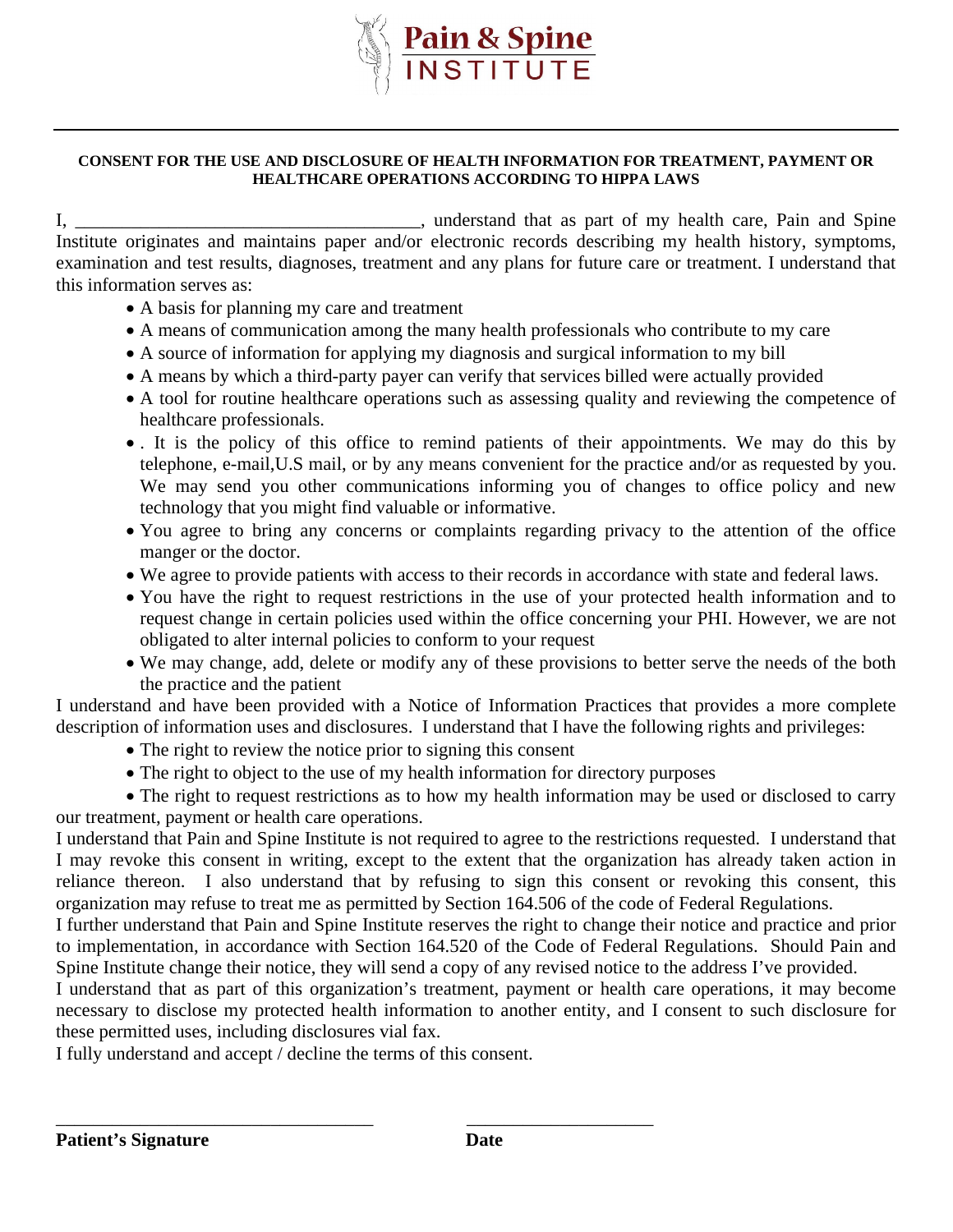

# **FINANCIAL POLICY**

Thank you for choosing Pain and Spine Institute as your healthcare provider. We are committed to providing the best medical care possible. Please understand that payment of your bill is considered a part of your treatment. The following statement explains our Financial Policy which we ask you to read, sign and return to us prior to your treatment.

All patients should provide accurate and complete personal and insurance information prior to being seen by the doctor.

All applicable co-pays, personal balances, both current and prior, are due at the time of service We accept cash, personal checks, MasterCard and Visa.

#### *Regarding Insurance*

We participate on most insurance plans. Read and understand your insurance policy. Your policy is a contract between you and the insurance carrier. Read it, understand it and ask questions. DO NOT ASSUME YOUR POLICY AUTOMATICALLY COVERS EVERYTHING. Even different policies from the same insurance company can have different requirements. It is YOUR responsibility to know what your policy covers and what it does not. Always carry your insurance card with you. You will need it for all office visits and may need it in case of an emergency. Some insurance carriers require we verify your coverage for each office visit. Without this information, we may have to reschedule your appointment or you may have to pay at time of service. Some carriers require a referral or prior authorization from your primary care provider. It is YOUR responsibility to obtain this referral. **IF YOU DO NOT HAVE A REFERRAL OR PRIOR AUTHORIZATION, YOU WILL BE RESPONSIBLE FOR PAYMENT OR WE WILL RESCHEDULE YOUR APPOINTMENT.**

#### *Usual and Customary Rates*

We are committed to providing the best treatment for our patients and we charge what we believe to be reasonable and customary fees for our region and specialty. If your insurance company uses a different fee schedule, you will be responsible for any balance remaining.

#### *Past Due Accounts*

Over due accounts will be referred to a collection agency. Legal fees that we pay to secure past due balances will be added to your account.

#### *Returned Checks*

For checks returned to us for non sufficient funds by your bank, we will charge a \$25.00 fee.

#### *Insurance Denials*

In the event that any date of service is denied by the insurance carrier for ineligibility or no referral, the remaining balance will be turned over to patient responsibility.

#### *Insurance Non-payment*

If a claim is forty-five (45) days old and there has been no response from the insurance carrier, the balance due will be turned over to patient responsibility for payment. Please contact our Billing Department if you have any questions or concerns at (815) 729-0700

I have read the Financial Policy. I understand and agree to the Financial Policy.

\_\_\_\_\_\_\_\_\_\_\_\_\_\_\_\_\_\_\_\_\_\_\_\_\_\_\_ \_\_\_\_\_\_\_\_\_\_\_\_\_\_\_\_\_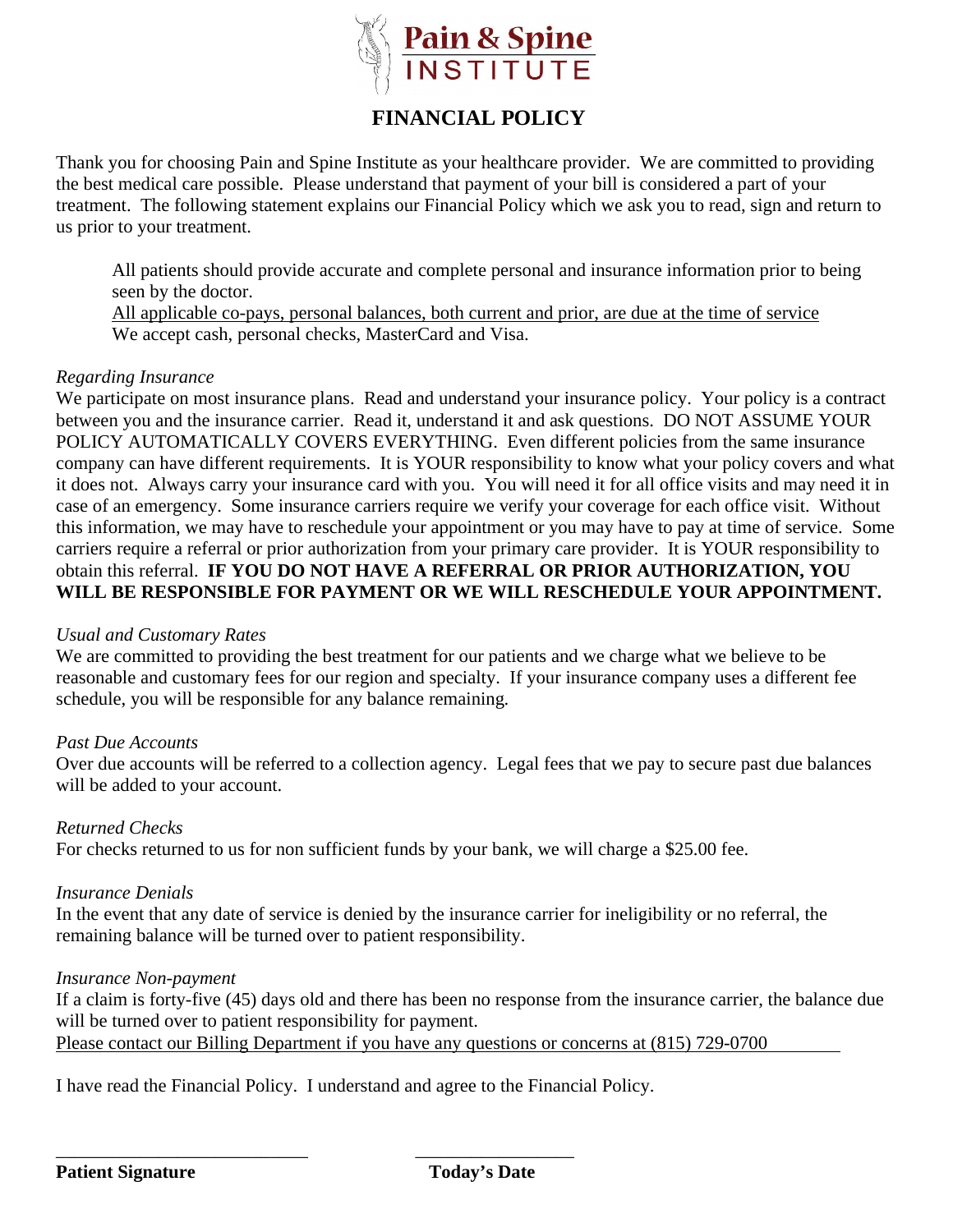

# **Narcotic Prescribing Policy**

# **\*\*\*PLEASE READ\*\*\* \*\*VERY IMPORTAN**

- 1. The prescribing of narcotics for chronic pain is a challenge under the best of circumstances due to issues of substance abuse, addiction, legal requirements, and the historical high percentage of drug abusers intermingled with the chronic pain population, and other factors. In order to continue prescribing narcotics to patients, it is necessary to have tight controls and rigid rules established to eliminate those who procure narcotics for illegal purposes or for substance abuse, to protect the privileges of our practice to prescribe, maintain the health and welfare of the patients, and to obey the laws under which we operate, both federal and state.
- 2. Narcotics are but one avenue of pain therapy and **never** represent the sole method of pain control. Narcotics have potential for addiction and substance abuse, are diverted by some for sale or for improper routes of administration or shared with others. Narcotics may produce dependence, tolerance, and addiction. Side effects or narcotics include sedation, respiratory depression, swelling in the feet, dental decay acceleration, hives, itching, slurred speech, impaired thinking and function to the point a person may be dangerous when driving or operating machinery when taking narcotics, ICU admission, coma and death. For reasons, we reserve the right to change to a non-narcotic therapy at any time it is medically indicated. We also reserve the right to insist on an in or out patient treatment for narcotic dependence. \*\*\***There is no implied or expressed patient right to narcotic therapy in a physician's office or in a hospital. \*\*\***

#### 3. EXPECTATIONS OF APPROPRIATE PATIENT BEHAVIOR AND RESPONSIBILITY:

**Our medical practice will be the only entity prescribing narcotics for chronic pain.** If there is acute pain for a new condition for which the patient seeks care elsewhere, **out practice must be called to let us know of the other physician's prescribing, at that time we may adjust your chronic pain medications**. If it is discovered patients are chronically receiving narcotics from multiple physicians, we will immediately discontinue medication prescribing and notify pharmacies and other treating physicians of the patient's substance abuse**, please be aware you will be subject to immediate discharge as well.** In certain states, there may be laws prohibiting patients from obtaining narcotics under false pretenses (eg. Seeing multiple physicians for narcotics without notifying the other physicians), In all states, there are laws which prohibit sharing of prescription narcotics with others, changing or altering a narcotic prescription in order to obtain early refills or an increased quantity of narcotics, or the selling or trading of narcotics. These events are felonies under federal law and are not protected by the patient - doctor professional relationship. Therefore any information we receive regarding the commission of a felony will be reported to the police or US Drug Enforcement Agency.

- A.) **One pharmacy must be used for scripts**. If that pharmacy does not have the prescription, then we expect patients to go to another pharmacy rather than receive a partial refill on the narcotic.
- B.) **Refills of scripts for narcotics are only performed during scheduled office visits**. We will not call in narcotic prescriptions nor write prescriptions at the time of patient procedures or during non-office hours.
- **C.) There are no early refills**. The patient is expected to make the prescription quantity last until the next office visit typically your prescription is for a 30 day supply, if you are unsure ASK. We do not refill prescriptions that were lost, stolen, spilled, eaten by the cat etc…\*\*\*\*\***The responsibility for safekeeping of these medications lies solely with the patient. Therefore, each patient is expected to keep a lock box or location for safekeeping for the main supply of the narcotic medication instead of carrying around the entire month's supply. \*\*\*\*\***
- **D.**) On request of our medical practice, the patient will submit a urine sample to a designated laboratory for testing to assure the medications being prescribed are actually in the urine. On request, a pill count may be necessary and the patient has to bring in the narcotics to be counted by our staff. For patients out of town, it is acceptable to have a local pharmacist perform a pill count and we will call the pharmacist to verify.
- E.) There will be no alcohol or illicit drug use while taking narcotic medications. Discovery of such via internal or external sources may result in discontinuation of narcotics immediately and leave you subject to immediate discharge.
- F.) It is the policy of our practice that driving or operating machinery while taking narcotics may have untoward consequences, and if the patient elects to operate machinery or equipment, they do so at their own risk of injury or death.
- G.) Sudden cessation of narcotics may cause injury to the patient only in very rare circumstances however, sudden cessation of high dose narcotics will result in severe abdominal cramping, severe anxiety, rapid heart rate, elevated blood pressure, nausea, etc. Therefore it is prudent **to use the narcotics as prescribed** rather than running out early or violation of our policies which will result in sudden cessation of narcotic prescribing.
- H.) **Please be aware you may be asked to submit a urine sample before any narcotics will be prescribed**. It is also possible you may have a brief waiting period before medications can be prescribed pending results of screen. If you are a cash patient there is a \$50.00 fee that **MUST** be paid in **CASH before** your next visit.
- I.) The patient will be told that under no circumstances is the patient to operate heavy machinery while under the influence of opiate medications that may impair their judgment. Such activities may result in severe civil and/or criminal penalties. The patient will be carefully instructed regarding the risk of the use of opiates in combination with other medications or substances that may depress the CNS including anxiety, muscle relaxants, narcotics, ETOH, illicit drugs, etc. The patient will also be advised that the combination of these medications may have serious adverse consequences including respiratory depression, coma, and death (accidental poisoning). **The patient agrees to inform Pain & Spine Institute (PSI) regarding any medications prescribed by other physicians that fall into the classes mentioned above, and if they are not sure what type of medication it is, notify PSI immediately before taking new medications**. The patient expresses understanding that, if prescribed these types of medications whether by a physician in this office or another physician, they must be extremely cautious the first time they use these medications in conjunction with each other. The patient also expresses understanding that they must be extremely careful at all times utilizing these medications together because of their additive and possible synergistic effects.
- J.) We do fill 90 day supply mail order prescriptions if it is for narcotic medication.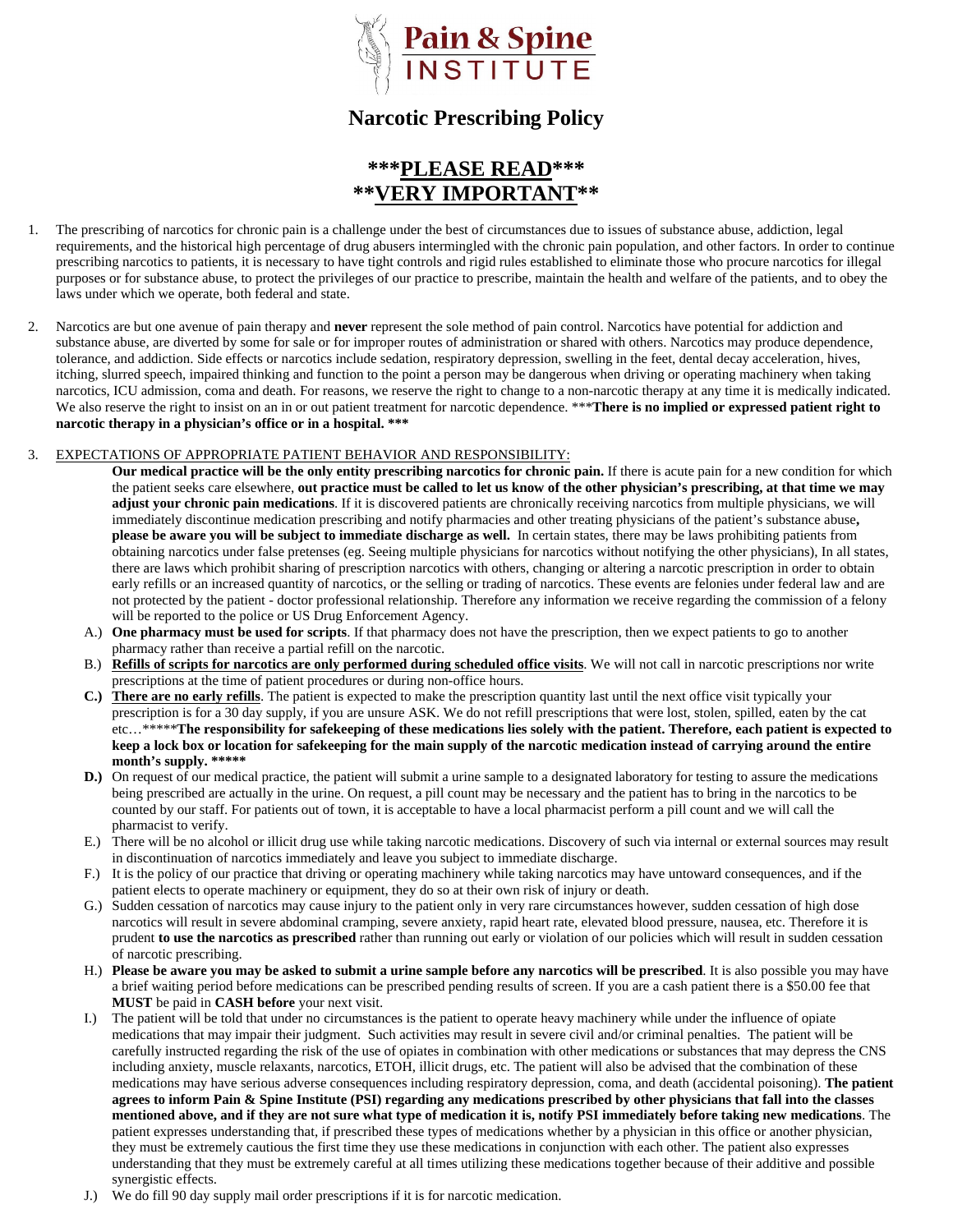

#### 4. **REASONS NARCOTICS MAY BE IMMEDIATELY DISCONTINUED AND POSSIBLE DISCHARGE:**

- A.) Evidence of prescription alteration or fraud or solid evidence presented to our clinic that the patient has been selling the narcotics, sharing narcotics with others, injection of oral or trans dermal narcotics.
- B.) Threats of legal action or violence made against any of our staff in order to obtain narcotics, etc.. In such cases the police will be called immediately to report a felony drug diversion or attempted extortion, and the patient will be immediately discharged from out practice. **Committing a narcotics related crime is not protected by doctor-patient privilege and will not be tolerated Period!**
- C.) Refusal to take a urine drug screen of the request, refusal to bring in medications for a pill count when requested, a positive drug test for illicit drug use or narcotics not prescribed by our clinic, or a negative urine drug screen for narcotics we are prescribing will be met with discontinuation of narcotics.
- D.) External source confirmation of "**doctor shopping**" or obtaining narcotics chronically from multiple physicians simultaneously will require sudden narcotic discontinuation.
- E.) Impairment of the patient to such a degree that in the opinion of our medical practice that the patient poses a risk to themselves or to others may require narcotic discontinuation.
- F.) Using suicide as a threat or suicidal attempts will result in immediate and complete discontinuation of all medications with the potential of self harm.
- 5. **REASONS NARCOTIC THERAPY MAY BE MODIFIED OR REDUCED OR POSSIBLE DISCHARGE FROM CLINIC:**  Reasons for which narcotic therapy will be modified or discontinued with the possibility of a drug taper or non-narcotic withdrawal medication administration**: loss of scripts, overuse of medications, failure of escalating doses of narcotics provide relief in the absence of any demonstrable worsening findings on clinical examination including x-rays/MRI, arrest for driving while impaired, arrest for any alcohol related offense,\*\* excessive frequent calls to our clinic regarding chronic pain issues or medication refills, prevarication regarding prior treatment and substance abuse, canceling appointments for procedures but showing up for office visits, failure to participate in the integrated therapies of our practice, etc.**

Chronic pain is just that… it is a long standing problem which has been

present for months or years. It is important that patients keep a long term perspective on the treatment of this condition. **Frequent calls to our clinic for non-urgent issues**, **frequent requests of narcotics changes outside appointment times, or histrionic behavior in the absence of new conditions may make patients non-candidates for continued therapy in our center**. However, in the case of potentially life threatening emergencies such as severe respiratory depression and over sedation, our physicians may be contacted 24 hours a day by calling the designated number and asking for the Pain Physician on call. Calls made for non-emergent issues or issues which should be handled during office hours may jeopardize continued treatment in our practice.

**Evaluation of the Patient---**A medical history and physical examination must be obtained, evaluated, and documented in the medical record. The medical record should document the nature and intensity of the pain, current and past treatments for pain, underlying or coexisting diseases or conditions, the effect of the pain on physical and psychological function, and history of substance abuse. The medical record also should document the presence of one or more recognized medical indications for the use of a controlled substance.

**Treatment Plan---**The written treatment plan should state objectives that will be used to determine treatment success, such as pain relief and improved physical and psychosocial function, and should indicate if any further diagnostic evaluations or other treatments are planned. After treatment begins, the physician should adjust drug therapy to the individual medical needs of each patient. Other treatment modalities or a rehabilitation program may be necessary depending on the etiology of the pain and the extent to which the pain is associated with physical and psychosocial impairment.

**Informed Consent and Agreement for Treatment---**The physician should discuss the risks and benefits of the use of controlled substances with the patient, persons designated by the patient or with the patient's surrogate or guardian if the patient is without medical decisions-making capacity. The patient should receive prescriptions from one physician and one pharmacy whenever possible. If the patient is at high risk for medication abuse or has a history of substance abuse, the physician should consider the use of a written agreement between physician and patient outlining patient responsibilities, including urine/serum medication levels screening when requested; number and frequency of all prescription refills; and reasons for which drug therapy may be discontinued (e.g. violation of agreement). *Consent for narcotic treatment by our practice is given on the initial visit as part of the paperwork packet.*

**Periodic Review---**The physician should periodically review the course of pain treatment and any new information about the etiology of the pain or the patient's state of health. Continuation or modification of controlled substances for pain management therapy depends on the physician's evaluation of progress toward treatment objectives. Satisfactory response to treat may be indicated by the patient's decreased pain, increased level of function, or improved quality of life. Objective evidence of improved or diminished function should be monitored and information from family members or other caregivers should be considered in determining the patient's response to treatment. **Our medical practice's periodic patient review is usually 1 month for initial patients or during changes in therapy, 2-3 months for chronic stable Schedule III** 

**(hydrocodone/codeine/Darvocet) opiate therapy in addition to physical therapy and psychological treatment where appropriate, and review may be as often as one week or less for high risk patients or those with a substance abuse history. Patients receiving Schedule III medications (Oxycontin, Duragesic, MS Contin, MS IR, Kadian, Avinza, dilaudid, methadone) are seen at monthly intervals.**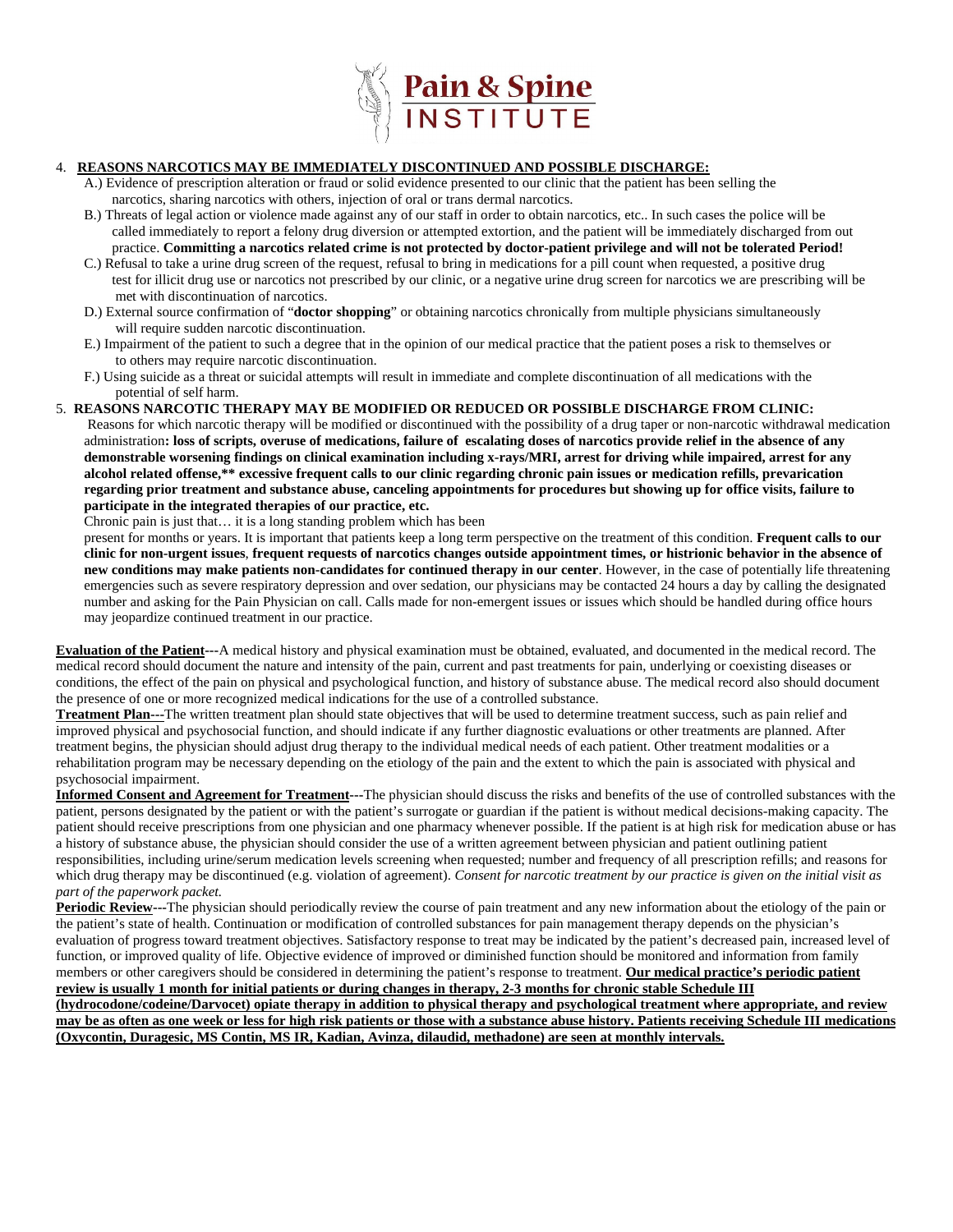

### **Our Mission**

At Pain and Spine Institute, we offer a multidisciplinary evaluation/treatment for acute and chronic pain syndromes, as well as cancer pain. Our goal is to achieve maximum pain relief for the greatest length of time possible and to facilitate the return to a normal productive life.

### **Office Hours**

Monday – Friday 7:30am – 5:30pm

### **Appointments**

Please call during regular clinic hours. If you are unable to keep your appointment, please let us know as far in advance as possible**. If you call to cancel with less than 24 hours notice you may be subject to a late cancellation fee of \$35.00 and if you NO SHOW for your scheduled appointment you will be charged \$50.00, in addition if you chronically NO SHOW or cancel your appointment 3 times or more you will be discharged from our practice. Remember it is the responsibility of the patient to be at your scheduled appointment, reminder calls are a courtesy. If you are more than 10 min. late you will be asked to reschedule.**

### **Phone Calls**

The reception desk will return phone calls in order of urgency. All calls will be returned within 24 hrs

# **Prescription Refills**

Prescription refills will only be given during regular office hours with a 48 hour advance notice. No refills/new prescriptions will be given on weekends or on Fridays. **STRICTLY ENFORCED: please be aware we do not give out 90 day supply of controlled medication no exceptions!**

#### **Notice of Privacy Practices**

The Pain & Spine Institute respects your privacy. We understand that you personal health information is very sensitive.

#### **Financial Policy**

Preferred method of payment is cash, but we will accept personal checks, debit cards, master card, and visa. Private Pay patient's cash or credit card only! **Payment is due in full at time of service no exceptions!**

### **Insurance**

It is the patient's responsibility to contact your insurance to make sure you are eligible for services.

#### **Co-Pays**

Insurance requires that co-payments are collected at the time of service. If you cannot provide your co-payment we are required to reschedule your appointment.

#### **Appropriate Conduct**

We have a Zero tolerance policy for any patient who behaves inappropriately to clinical staff, office staff and physicians will be discharged from our clinic immediately (ex: cursing, violence, verbal threats etc.) **Medical Forms:** Pain & Spine Institute management charges a flat fee of \$50.00 (you may be subject to a FCE test to determine your functional capacity before the forms can be filled out\*please note this may or may not be covered by your insurance) which applies to forms that need to be completed and signed by the physician. Forms will take from 7 – 10 business days to be completed. Forms not accompanied with payment will be returned incomplete. **We must have payment before the forms are filled out so we can block adequate time for the doctor to complete forms. In addition these forms must be turned in to the doctor at your scheduled appointment for disability determination.**

**Delinquent Accounts** If your account is delinquent you will receive a letter from our Billing Department notifying you that you need to make a payment to clear your account or if you can not pay the whole bill we expect you to contact the billing department to make payment arrangements. If payment is not made, your account will be turned over to a collection agency, in addition you will no longer be offered services until this has been taken care of.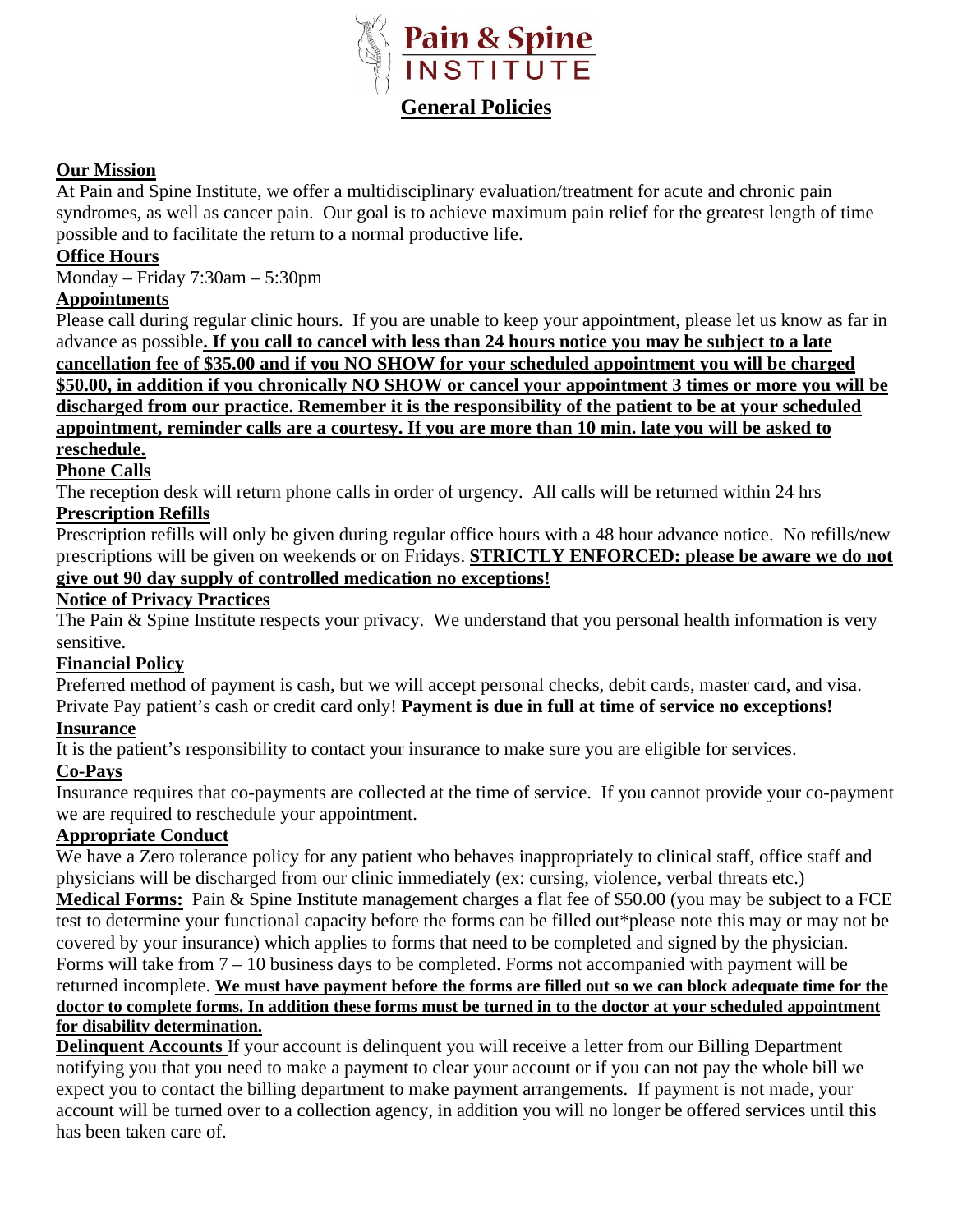

# **Narcotics Prescribing and General Office Policy Contract**

**I,** \_\_\_\_\_\_\_\_\_\_\_\_\_\_\_\_\_\_\_\_\_\_\_\_\_\_\_\_\_\_\_\_\_\_\_\_ have read and understand the Narcotics prescribing and general office policies. In addition, if I break any terms of the agreement, The Pain & Spine Institute has the right to discharge me from the practice immediately.

I am also giving my physician (Dr. Samir Sharma MD or Dr. Udit Patel DO) permission to view my medication history.

| <b>Patient's Signature</b><br>Date <sup>.</sup> |
|-------------------------------------------------|
|-------------------------------------------------|

\*\*\***Pharmacy Name**:

| <b>Address:</b> |  |
|-----------------|--|
|                 |  |

**Phone #**: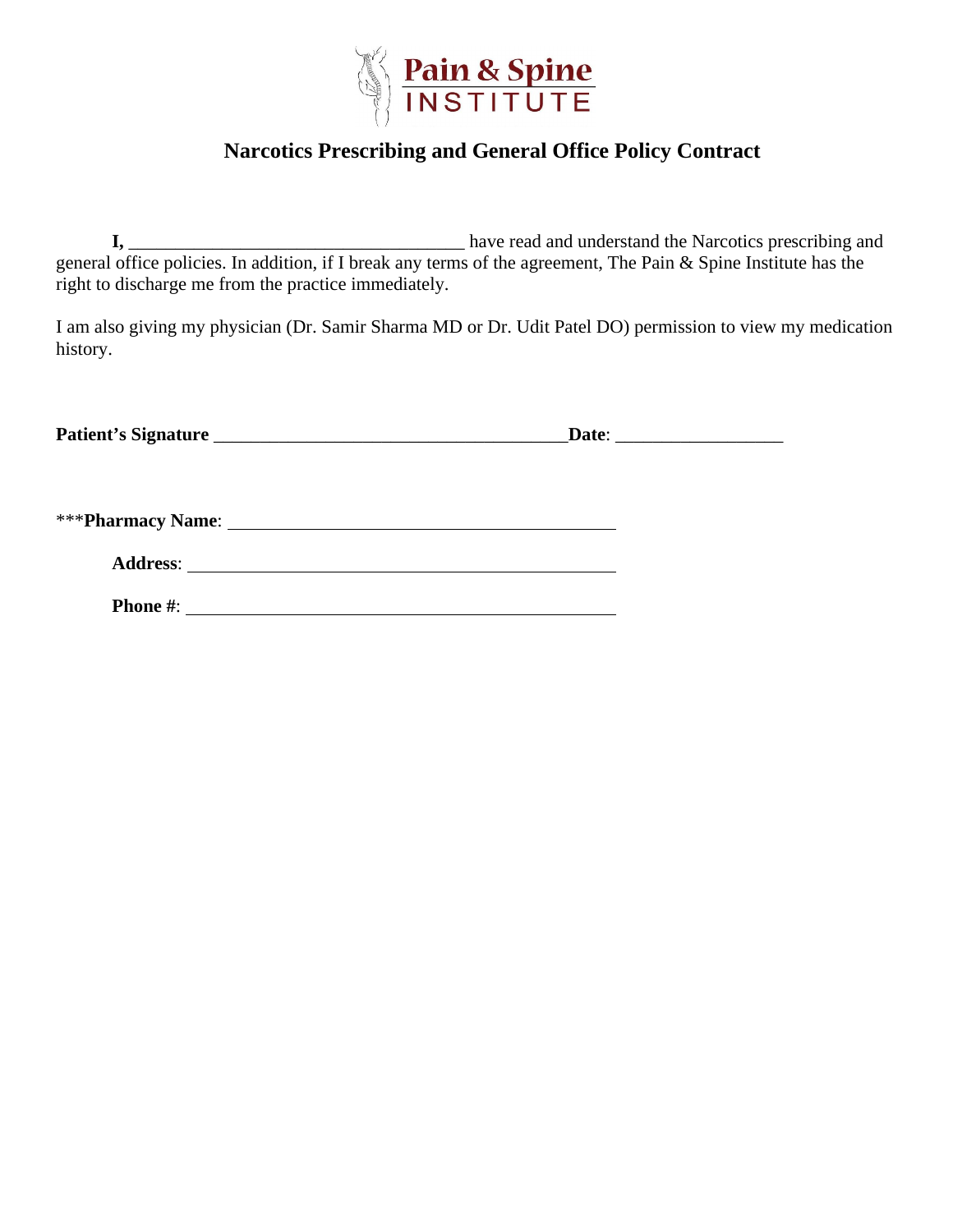

# **Description of Pain**

| Patie<br>ame<br>'Nʻd.<br>20 L | <b>DOB</b> | -нет<br> | Weight<br>™YIIt. |
|-------------------------------|------------|----------|------------------|
|                               |            |          |                  |

*Shade in areas of pain*



#### **Circle Words That BEST Describe Your Pain**

| Dull      | Numb      | Sharp          | Weak     | Tingling   | Pulsing    | Pounding | Stabbing |
|-----------|-----------|----------------|----------|------------|------------|----------|----------|
| Cramping  | Pinching  | <b>Burning</b> | Pricking | Flickering | Squeezing  | Sore     | Aching   |
| Spreading | Radiating | Penetrating    | Piercing | Tugging    | Unbearable | Burning  | Searing  |
| Tender    | Intense   | Itchy          | Tight    | Steady     | Pulling    | Nagging  | Drilling |

#### **History of Present Illness**

Is this a Work Injury or Auto Injury? (pleas circle) Yes or No

Date of injury or when pain began? / / How long has the pain been present? \_\_\_\_\_\_\_

How did the injury or pain occur (Use back of page if more space is needed)?<br><u>\_\_\_\_\_\_\_\_\_\_\_\_\_\_\_\_\_\_\_\_\_\_\_\_\_\_\_\_\_\_\_\_\_\_</u>

How has your pain or its treatment affected your daily activities or relationship with family/friends

| Is your pain constant or intermittent?                         |  |
|----------------------------------------------------------------|--|
| Is there anything that worsens the pain?<br><u>Example 2.1</u> |  |
| Is there anything that makes the pain better?                  |  |
| Where in your body does the pain radiate to?                   |  |
| Have you missed work due to your condition? If so, what date?  |  |
| Are you currently on work restriction?                         |  |
| Are you, or could you possibly be pregnant?                    |  |

\_\_\_\_\_\_\_\_\_\_\_\_\_\_\_\_\_\_\_\_\_\_\_\_\_\_\_\_\_\_\_\_\_\_\_\_\_\_\_\_\_\_\_\_\_\_\_\_\_\_\_\_\_\_\_\_\_\_\_\_\_\_\_\_\_\_\_\_\_\_\_\_\_\_\_\_\_\_\_\_\_\_\_\_\_\_\_\_\_\_\_\_\_\_\_\_\_\_\_\_\_\_\_\_\_\_\_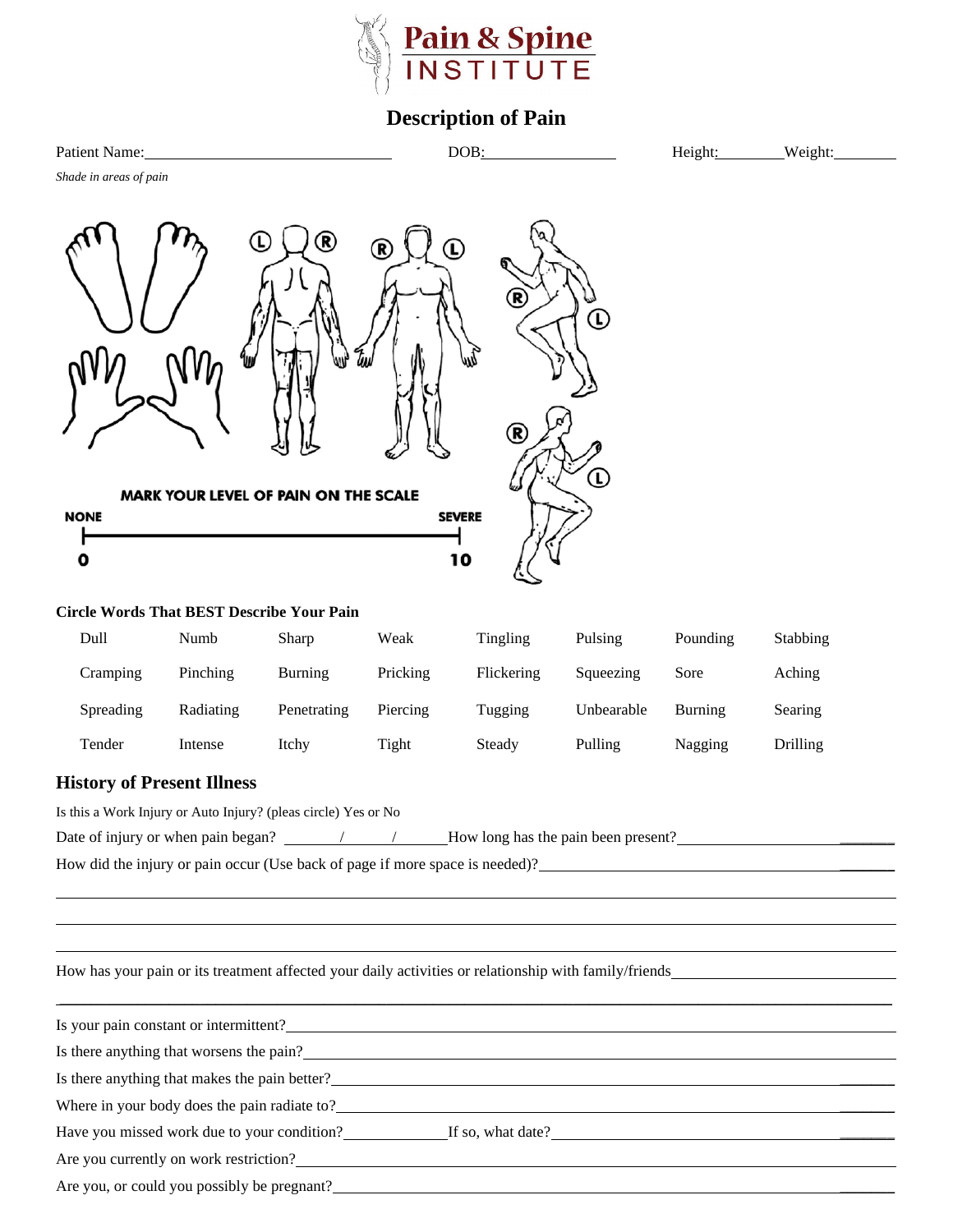

Patient Name:

### **Previous Treatments (eg: Physical Therapy/Chiropractic/Occupational Therapy/ Massage)**

|                              |                         |                                                                                | <b>Type of Therapy</b>      |         |
|------------------------------|-------------------------|--------------------------------------------------------------------------------|-----------------------------|---------|
|                              | <b>Physical Therapy</b> | Chiropractic                                                                   | <b>Occupational Therapy</b> | Massage |
| Most Recent Visit:           |                         |                                                                                |                             |         |
| Treatment provided by:       |                         |                                                                                |                             |         |
| Length of treatment:         |                         |                                                                                |                             |         |
| Duration of relief           |                         |                                                                                |                             |         |
| (eg: temporary/long lasting) |                         |                                                                                |                             |         |
|                              |                         | Home Evergise Program? (Plasse gircle) VES or $NQ$ ? If so when did you start? |                             |         |

\_\_\_\_\_\_\_\_\_\_\_\_\_\_\_\_\_\_\_\_\_\_\_\_\_\_\_\_\_\_\_\_\_\_\_\_\_\_\_\_\_\_\_\_\_\_\_\_\_\_\_\_\_\_\_\_\_\_\_\_\_\_\_\_\_\_\_\_\_\_\_\_\_\_\_\_\_\_\_\_\_\_\_\_\_\_\_\_\_\_\_\_\_\_\_\_\_\_\_\_\_\_\_\_\_\_\_\_\_ **\_\_\_\_\_\_\_\_\_\_\_\_\_\_\_\_\_\_\_\_\_\_\_\_\_\_\_\_\_\_\_\_\_\_\_\_\_\_\_\_\_\_\_\_\_\_\_\_\_\_\_\_\_\_\_\_\_\_\_\_\_\_\_\_\_\_\_\_\_\_\_\_\_\_\_\_\_\_\_\_\_\_\_\_\_\_\_\_\_\_\_\_\_\_\_\_\_\_\_\_\_\_\_\_\_\_\_\_\_**

Home Exercise Program? (Please circle) YES or NO? If so, when did you start?

Type of exercise Duration(minutes) Frequency (times per week)

|                                                                 |             |                                     | <b>Previous Injection Therapy</b> |                         |       |                   |  |
|-----------------------------------------------------------------|-------------|-------------------------------------|-----------------------------------|-------------------------|-------|-------------------|--|
| <b>Type of Injection?</b>                                       |             | <b>Injection Date/How long ago?</b> |                                   | Did the injection help? |       | Length of relief? |  |
|                                                                 |             |                                     |                                   |                         |       |                   |  |
|                                                                 |             |                                     |                                   |                         |       |                   |  |
|                                                                 |             |                                     |                                   |                         |       |                   |  |
| Tests performed to evaluate the problem (Circle all that apply) |             |                                     |                                   |                         |       |                   |  |
| X-Ray                                                           | MRI         | CAT Scan                            | Bone Scan                         | <b>EMG</b>              | Other | None              |  |
| Test                                                            | Area Tested | Date Tested                         |                                   | Facility                |       |                   |  |

#### **Review of Systems**

| <b>General</b> (Constitutional) |     |                | <b>Eves</b>            |     |    |
|---------------------------------|-----|----------------|------------------------|-----|----|
| Chills                          | Yes | N <sub>0</sub> | <b>Blurred Vision</b>  | Yes | No |
| Fatigue                         | Yes | N <sub>0</sub> | Eve Pain               | Yes | No |
| Fever                           | Yes | No             | Eye Drainage           | Yes | No |
| <b>Night Sweats</b>             | Yes | N <sub>0</sub> |                        |     |    |
| Weight Change                   | Yes | No             | <b>Respiratory</b>     |     |    |
|                                 |     |                | Cough                  | Yes | No |
| Cardiovascular                  |     |                | Wheezing               | Yes | No |
| <b>Chest Pain</b>               | Yes | N <sub>0</sub> | Short of breathe       | Yes | No |
| <b>Dizziness</b>                | Yes | N <sub>0</sub> |                        |     |    |
| Palpitations                    | Yes | No             | <b>Musculoskeletal</b> |     |    |
|                                 |     |                | <b>Back Pain</b>       | Yes | No |
| <b>Genitourinary System</b>     |     |                | <b>Joint Stiffness</b> | Yes | No |
| Abdominal Pain Yes              |     | No             | Limb Pain              | Yes | No |

| <b>Bloating</b>      | Yes | No             |
|----------------------|-----|----------------|
| Pain w/urination Yes |     | N <sub>0</sub> |
| <b>Neurologic</b>    |     |                |
|                      |     |                |
| <b>Dizziness</b>     | Yes | N <sub>0</sub> |
| Fatigue              | Yes | N <sub>0</sub> |
| Seizures             | Yes | N <sub>0</sub> |

| <b>General (Constitutional)</b> |     |                        | Eyes                   |     |                             | <b>Ears</b>             |     |    |
|---------------------------------|-----|------------------------|------------------------|-----|-----------------------------|-------------------------|-----|----|
| Chills                          | Yes | No.                    | <b>Blurred Vision</b>  | Yes | N <sub>0</sub>              | Loss of hearing         | Yes | No |
| Fatigue                         | Yes | No.                    | Eye Pain               | Yes | N <sub>0</sub>              | Ringing                 | Yes | No |
| Fever                           | Yes | N <sub>0</sub>         | Eye Drainage           | Yes | N <sub>0</sub>              |                         |     |    |
| <b>Night Sweats</b>             | Yes | N <sub>0</sub>         |                        |     |                             | <b>Gastrointestinal</b> |     |    |
| Weight Change                   | Yes | No.                    | <b>Respiratory</b>     |     |                             | Nausea                  | Yes | No |
|                                 |     |                        | Cough                  | Yes | No                          | Vomiting                | Yes | No |
| Cardiovascular                  |     |                        | Wheezing               | Yes | N <sub>0</sub>              | Diarrhea                | Yes | No |
| Chest Pain                      | Yes | No                     | Short of breathe       | Yes | N <sub>0</sub>              | Constipation            | Yes | No |
| Dizziness                       | Yes | N <sub>0</sub>         |                        |     |                             |                         |     |    |
| Palpitations<br>Yes<br>No       |     | <b>Musculoskeletal</b> |                        |     | <b>Skin</b> (Integumentary) |                         |     |    |
|                                 |     |                        | <b>Back Pain</b>       | Yes | N <sub>o</sub>              | Rash                    | Yes | No |
| <b>Genitourinary System</b>     |     |                        | <b>Joint Stiffness</b> | Yes | N <sub>0</sub>              | <b>Atypical Mole</b>    | Yes | No |
| Abdominal Pain Yes              |     | No.                    | Limb Pain              | Yes | No                          | Change in Nails Yes     |     | No |
| <b>Bloating</b>                 | Yes | N <sub>o</sub>         | <b>Hematology</b>      |     |                             | <b>Endocrine</b>        |     |    |
| Pain w/urination                | Yes | No                     | Bleeding               | Yes | No                          | Enlarged                | Yes | No |
| <b>Neurologic</b>               |     |                        | <b>Bruising</b>        | Yes | N <sub>0</sub>              | Hands/Feet              |     |    |
| <b>Dizziness</b>                | Yes | N <sub>0</sub>         | <b>Psychiatric</b>     |     |                             | Hot/Cold                | Yes | No |
| Fatigue                         | Yes | N <sub>o</sub>         | Anxiety                | Yes | N <sub>o</sub>              | Intolerance             |     |    |
| Seizures                        | Yes | No                     | Depression             | Yes | No                          | Hair Loss               | Yes | No |

Mood Change Yes No

| Ears                        |            |                |  |  |  |  |  |  |
|-----------------------------|------------|----------------|--|--|--|--|--|--|
| Loss of hearing             | Yes        | Nο             |  |  |  |  |  |  |
| Ringing                     | Yes        | No             |  |  |  |  |  |  |
|                             |            |                |  |  |  |  |  |  |
| Gastrointestinal            |            |                |  |  |  |  |  |  |
| Nausea                      | Yes        | No             |  |  |  |  |  |  |
| Vomiting                    | Yes        | Nο             |  |  |  |  |  |  |
| Diarrhea                    | <b>Yes</b> | Nο             |  |  |  |  |  |  |
| Constipation                | Yes        | No             |  |  |  |  |  |  |
|                             |            |                |  |  |  |  |  |  |
| <b>Skin (Integumentary)</b> |            |                |  |  |  |  |  |  |
| Rash                        | Yes        | N <sub>0</sub> |  |  |  |  |  |  |
| <b>Atypical Mole</b>        | Yes        | Nο             |  |  |  |  |  |  |
| Change in Nails             | Yes        | Nο             |  |  |  |  |  |  |
| <b>Endocrine</b>            |            |                |  |  |  |  |  |  |
| Enlarged                    | Yes        | $\rm No$       |  |  |  |  |  |  |
| Hands/Feet                  |            |                |  |  |  |  |  |  |
| Hot/Cold                    | Yes        | Nο             |  |  |  |  |  |  |
| Intolerance                 |            |                |  |  |  |  |  |  |
| Hair Loss                   | Yes        | Nο             |  |  |  |  |  |  |
|                             |            |                |  |  |  |  |  |  |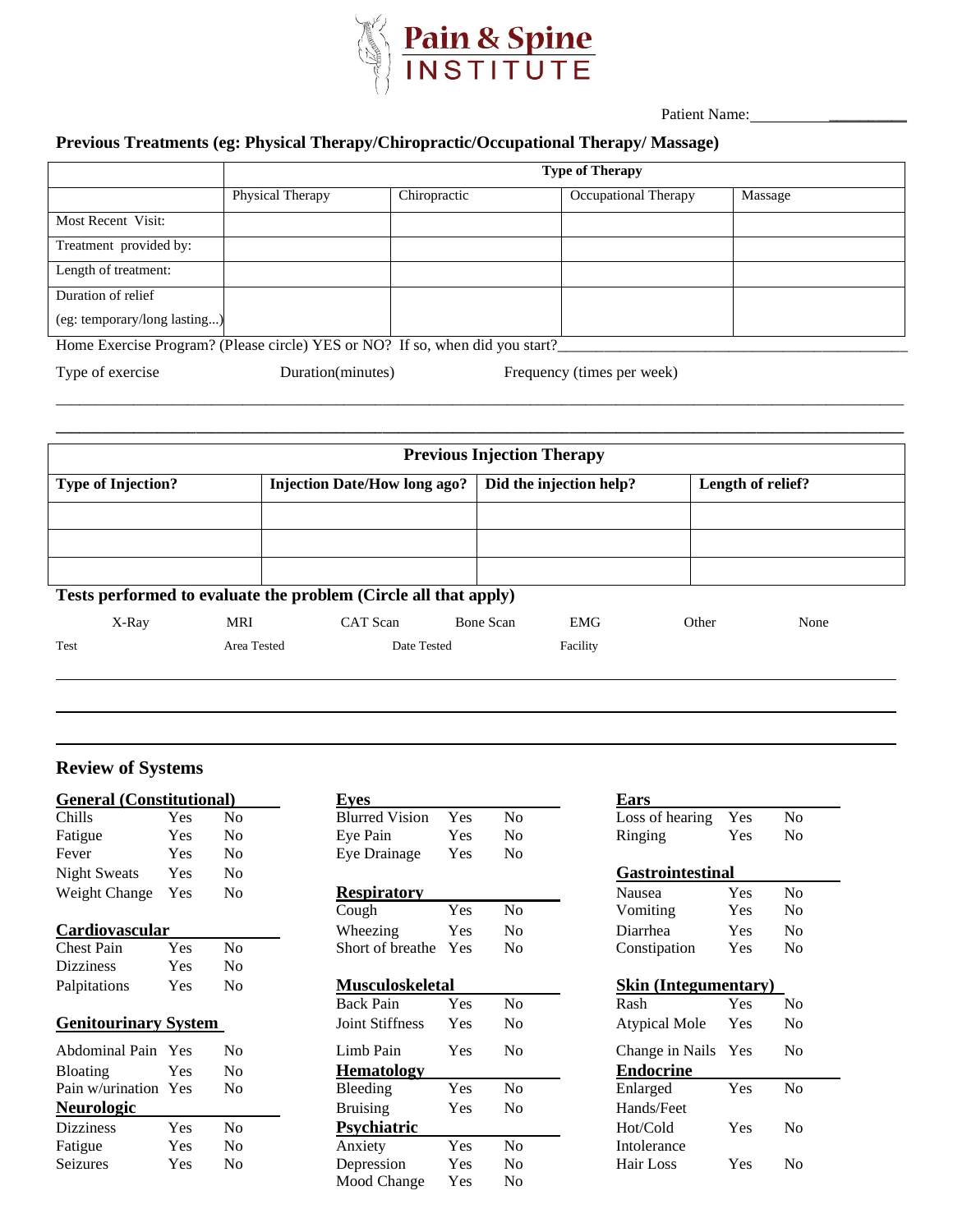

|                                      |     |                | Patient Name:                     |      |                       |     |                |  |
|--------------------------------------|-----|----------------|-----------------------------------|------|-----------------------|-----|----------------|--|
| <b>Medication\Non Drug Allergies</b> |     |                |                                   |      | <b>Blood Thinners</b> |     |                |  |
| Penicillin                           | Yes | No             |                                   |      | Coumadin/Warfarin     | Yes | N <sub>o</sub> |  |
| Radiographic Dyes/Iodine's           | Yes | $\rm No$       |                                   |      | Pletal (Cilostazol)   | Yes | $\rm No$       |  |
| Tetracycline's                       | Yes | N <sub>o</sub> |                                   |      | Plavix (Clopidogrel)  | Yes | N <sub>o</sub> |  |
| Sulfa                                | Yes | N <sub>o</sub> |                                   |      | Aspirin               | Yes | $\rm No$       |  |
| Latex                                | Yes | N <sub>o</sub> |                                   |      | Other (list)          |     |                |  |
| $\operatorname*{Food}$               | Yes | $\rm No$       |                                   |      |                       |     |                |  |
| Other (list)                         |     |                |                                   |      |                       |     |                |  |
| <b>Supplements</b>                   |     |                |                                   |      |                       |     |                |  |
| Herbal Medication                    | Yes | N <sub>0</sub> |                                   |      |                       |     |                |  |
| Dietary                              | Yes | N <sub>0</sub> |                                   |      |                       |     |                |  |
| Vitamins                             | Yes | N <sub>o</sub> |                                   |      |                       |     |                |  |
| Other (list)                         |     |                |                                   |      |                       |     |                |  |
| <b>Current Medications</b>           |     |                | (please provide list if possible) |      |                       |     |                |  |
| <b>Medication Name</b>               |     |                |                                   | Dose | Frequency             |     |                |  |
|                                      |     |                |                                   |      |                       |     |                |  |
|                                      |     |                |                                   |      |                       |     |                |  |
|                                      |     |                |                                   |      |                       |     |                |  |
|                                      |     |                |                                   |      |                       |     |                |  |
|                                      |     |                |                                   |      |                       |     |                |  |
|                                      |     |                |                                   |      |                       |     |                |  |
|                                      |     |                |                                   |      |                       |     |                |  |
|                                      |     |                |                                   |      |                       |     |                |  |
|                                      |     |                |                                   |      |                       |     |                |  |
|                                      |     |                |                                   |      |                       |     |                |  |
|                                      |     |                |                                   |      |                       |     |                |  |
|                                      |     |                |                                   |      |                       |     |                |  |
|                                      |     |                |                                   |      |                       |     |                |  |
|                                      |     |                |                                   |      |                       |     |                |  |
|                                      |     |                |                                   |      |                       |     |                |  |
|                                      |     |                |                                   |      |                       |     |                |  |
|                                      |     |                |                                   |      |                       |     |                |  |
|                                      |     |                |                                   |      |                       |     |                |  |
|                                      |     |                |                                   |      |                       |     |                |  |
|                                      |     |                |                                   |      |                       |     |                |  |